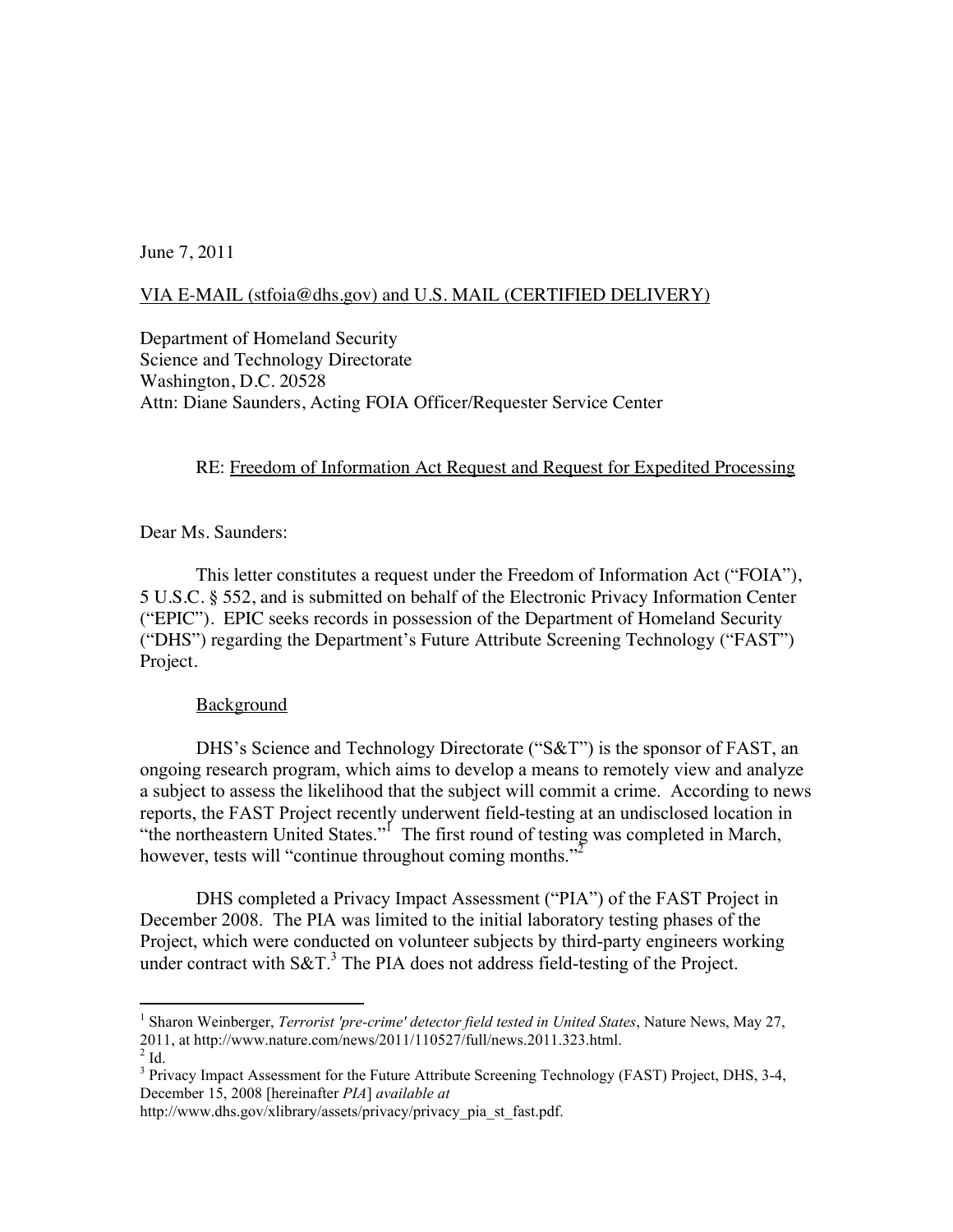According to S&T, FAST is "an initiative to develop a prototype screening facility containing a suite of real-time, non-invasive sensor technologies to detect cues indicative of mal-intent (the intent or desire to cause harm) rapidly, reliably, and remotely."<sup>4</sup> By using a mix of "physiological and behavioral signals," FAST assesses an individual, determining the probability that he or she will commit a criminal act.<sup>5</sup>

FAST is funded by S&T's Homeland Security Advanced Research Projects Agency and is managed by  $S\&T$ 's Human Factors Behavior Sciences Division.<sup>6</sup> The laboratory testing scrutinized by DHS's 2008 PIA was designed to be in compliance with federal law on test subjects<sup>7</sup> and an Institutional Review Board oversaw testing methodology.<sup>8</sup>

FAST is designed to capture biological and behavioral information from subjects. According to DHS's 2008 PIA, the FAST Project might incorporate monitoring of "video images, audio recordings, cardiovascular signals, pheromones, electrodermal activity, and respiratory measurements."<sup>9</sup> While the test subjects in the initial phase of laboratory testing consented to these measures, the recently completed field-testing would likely not include any consent from the subjects. Similarly, while the laboratory testing data was anonymized and held exclusively by the contractors, the agency has not indicated that the same will be true for field-test subjects.

DHS has not provided initial testing results or the location of the field-testing site. According to a news report, DHS spokesman John Verrico refused to provide test results (though stated the Project achieved a 70% success rate) and would state only that fieldtesting occurred in the "northeast" and in a "large venue that is a suitable substitute for an operational setting" (but not an airport).<sup>10</sup>

#### Relation to EPIC's Ongoing Interests

EPIC has previously expressed concern about screening techniques deployed by the DHS and has sought under the FOIA documents that help the public and the Congress fully assess the scope of these programs. EPIC previously filed FOIA requests regarding body scanners<sup>11</sup> and in July 2010, filed suit to suspend DHS's body scanner program.<sup>12</sup> In

 $\frac{1}{4}$ <sup>4</sup> U.S. Department of Homeland Security, Human Factors/Behavioral Sciences Projects,

http://www.dhs.gov/files/programs/gc\_1218480185439.shtm#6, last reviewed/modified on May 27, 2011. <sup>5</sup> *Id.*

<sup>6</sup> PIA, *supra* note 3, at 2.

<sup>7</sup> *See* 45 CFR §46.111(a)(7).

<sup>8</sup> PIA, *supra* note 3, at 3.

<sup>9</sup> *Id.*

<sup>10</sup> Weinberger, *supra* note 1.

<sup>11</sup> *See, e.g.*, Letter from John Verdi, Director, EPIC Open Government Project, to Catherine M. Papoi, Deputy Chief FOIA Officer (April 14, 2009), http://epic.org/foia/FOIA\_041409.pdf; Letter from John Verdi, Director, EPIC Open Government Project, to Catherine M. Papoi, Deputy Chief FOIA Officer (July 2, 2009), http://epic.org/foia\_1/gov20/07\_02\_09\_WBI\_EPIC\_FOIA\_Letter.pdf.

<sup>&</sup>lt;sup>12</sup> *EPIC v. the Department of Homeland Security*, Case No. 10-1157 (D.C. Cir. filed July 2, 2010).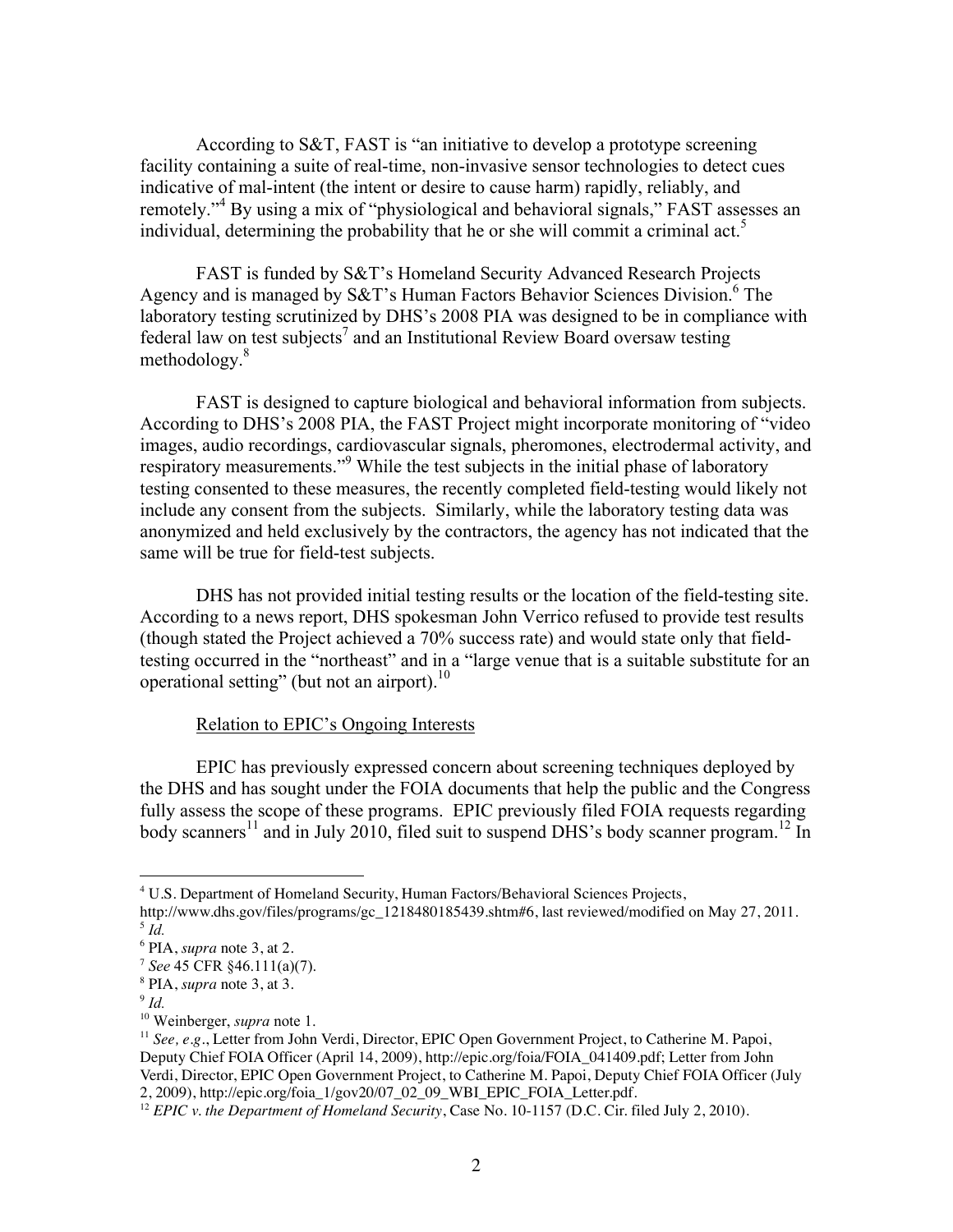2005, EPIC raised privacy concerns in its comments to the Transportation Security Administration regarding "the use of biometric technology in connection with access control systems in the nation's airports."13

In order to assess the potential privacy intrusiveness of FAST, it is necessary that the public be made aware of the type of sensors and technology to be used, the type of information collected, the legal justifications of this type of sensory data collection, and for how long the data will be retained.

## Documents Requested

EPIC requests copies of the following agency records:

- 1. "Final legal assessment of Federal, State, and local laws regarding collecting each type of data from each sensor (and combinations of sensors) in an operational setting versus in a research setting with volunteer participants who have consented to the collection"<sup>14</sup>;
- 2. Final redress options for individuals being screened using the FAST technologies;
- 3. All technical specifications for data retention from sensors (and combinations of sensors) deployed in field-testing;
- 4. All agreements, contracts, or communications (including but not limited to Memoranda of Agreement/Understanding) with host site;
- 5. All Requests for Proposal, contracts, grant allocations, and Statements of Work for performing field-testing operations;
- 6. Final report(s) on initial laboratory testing of FAST Project and similar reports and evaluations;
- 7. Final report(s) on field-testing of FAST Project and similar reports and evaluations;
- 8. All documents related to future field-testing of FAST technologies (including but not limited to Plan of Action and Milestones, Memoranda of Agreement/Understanding, and contracts); and
- 9. Privacy Impact Assessment for the March 2011 field-testing of the FAST Project.

<sup>&</sup>lt;sup>13</sup> EPIC, Comments of the Electronic Privacy Center,

http://epic.org/privacy/biometrics/tsa\_comments31705.html (last visited June 2, 2011).

<sup>14</sup> PIA, *supra* note 3, at 4.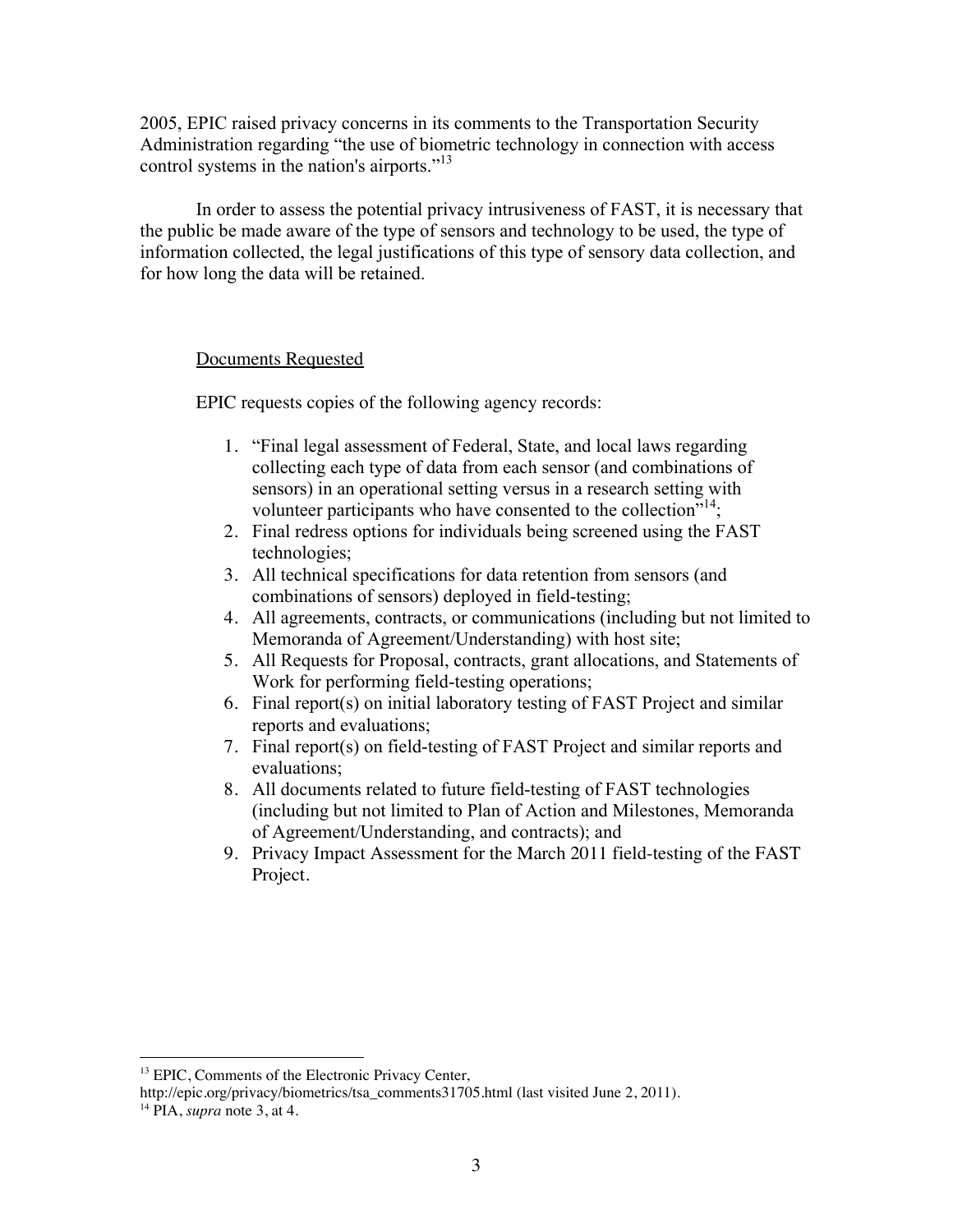#### Request for Expedited Processing

EPIC's FOIA Request meets the second factor for expedited processing listed in 6 C.F.R. § 5.5(d), which states that requests and appeals will be taken out of order and given expedited treatment whenever it is determined that they involve:

ii. An urgency to inform the public about an actual or alleged federal government activity, if made by a person primarily engaged in disseminating information.

# a. EPIC's Request Involves An Urgency to Inform the Public About an Actual or Alleged Federal Government Activity and is Made by an Organization Primarily Engaged in Disseminating Information

EPIC's request involves an urgency to inform the public about an actual or alleged federal government activity and is made by an organization primarily engaged in disseminating information. A District of Columbia Circuit Court has articulated a test to determine whether requestors have demonstrated "urgency to inform," and hence "compelling need;" courts must consider at least three factors: (1) whether the request concerns a matter of current exigency to the American public; (2) whether the consequences of delaying a response would compromise a significant recognized interest; and (3) whether the request concerns federal government activity.<sup>15</sup>

EPIC's request satisfies the first prong of this test because it concerns a matter of current exigency to the American public. As discussed above, the FAST Project has recently been field-tested in the northeastern United States, with future field-testing "in the works."16 The FAST Project is designed to gather "physiological and behavioral signals,"<sup>17</sup> and may have already collected this personal information from members of the public without legal consent.18 In order to assess any intrusions of privacy created by the FAST Project, either in the past or future, the public must be informed about what information the project seeks to gather, how this information will be used and stored, and when future testing will occur. Moreover, the Congress is currently considering appropriations for the DHS fiscal year 2012 budget, with the House passing a bill containing \$398 million for S&T research funding.<sup>19</sup> With Senate consideration forthcoming the public's opportunity to affect the debate over future spending on this Project is limited.

 <sup>15</sup> *Al-Fayed v. CIA*, 254 F.3d 300, 310 (D.C. Cir. 2001).

<sup>16</sup> Weinberger, *supra* note 1.

<sup>&</sup>lt;sup>17</sup> U.S. Department of Homeland Security, Human Factors/Behavioral Sciences Projects,

http://www.dhs.gov/files/programs/gc\_1218480185439.shtm#6, last reviewed/modified on May 27, 2011. <sup>18</sup> Weinberger, *supra* note 1.

<sup>&</sup>lt;sup>19</sup> H.R. 2017, 112th Cong. (2011), available at http://www.gpo.gov/fdsys/pkg/BILLS-112hr2017eh/pdf/BILLS-112hr2017eh.pdf.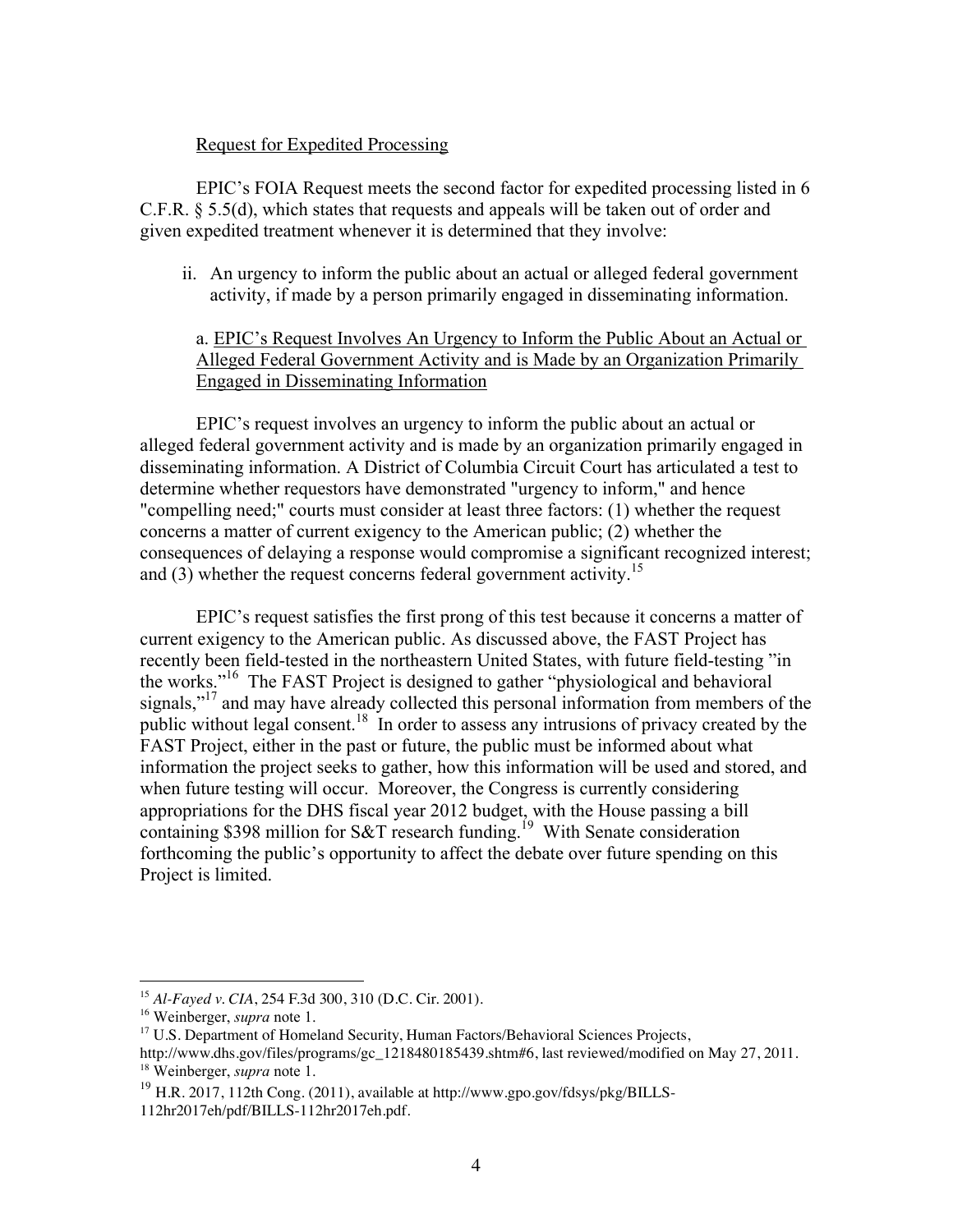EPIC's request also satisfies the second prong of this test: the consequence of delaying a response would compromise a significant recognized interest. A failure by the agency to disclose records detailing its testing of the FAST Project and the information the Project has collected denies the American public the opportunity to make an informed decision about this technology. Congress has expressed concern on programs similar to FAST, including full-body scanners at airports,<sup>20</sup> and the GAO recently criticized a passenger behavior detection program for implementation prior to scientific validation of its techniques.<sup>21</sup> In order for Americans to express their viewpoints to their representatives and participate in the current debate, it is vital that information on the past and future testing of the FAST Project be made accessible before Congress makes further appropriations. Courts have been persuaded to require expedited process when Congress is considering legislation on an issue at the time of the request<sup>22</sup> or where Congress has expressed interest in a particular topic.<sup>23</sup>

EPIC's request also clearly fulfills the third prong of this test: it concerns federal government activity. DHS S&T funds and manages the FAST Project.<sup>24</sup> which has recently been deployed for field-testing. S&T has contracted for the development of this technology.25 As such, this request directly and clearly concerns S&T's operations and activities.

This request warrants expedited processing because it is made by "a person primarily engaged in disseminating information . . ." and it pertains to a matter about which there is an "urgency to inform the public about an actual or alleged federal government activity." 5 U.S.C.  $\S$  552(a)(6)(E)(v)(II). EPIC is "primarily engaged in disseminating information." *American Civil Liberties Union v. Department of Justice*, 321 F. Supp. 2d 24, 29 n.5 (D.D.C. 2004).

## Request for "News Media" Status

EPIC is a non-profit, educational organization that routinely and systematically disseminates information to the public. EPIC is a representative of the news media. *Epic v. Dep't of Defense*, 241 F. Supp. 2d 5 (D.D.C. 2003).

Based on our status as a "news media" requester, we are entitled to receive the requested records with only duplication fees assessed. Further, because disclosure of this information will "contribute significantly to public understanding of the operations or activities of the government," as described above, any duplication fees should be waived.

 $^{20}$  H.R. 2200, 111th Cong. (2010), available at http://thomas.loc.gov/cgi-bin/bdquery/z?d111:H.R.2200: <sup>21</sup> Aviation Security: TSA Is Taking Steps to Validate the Science Underlying Its Passenger Behavior

Detection Program, but Efforts May Not Be Comprehensive, GAO, April 6, 2011, *available at* http://www.gao.gov/new.items/d11461t.pdf.

<sup>22</sup> *Gerstein v. CIA*, 2006 U.S. Dist. LEXIS 89883 (N.D. Cal. Nov 29, 2006

<sup>23</sup> *Natural Res. Def. Council v. DOE*, 191 F. Supp. 2d 41, 43-44 (D.D.C. 2002).

<sup>24</sup> PIA, *supra* note 3, at 2.

<sup>25</sup> NewsEdge, *Draper Labs awarded \$2.6 million contract by DHS*, February 6, 2009, at http://www.securityinfowatch.com/root+level/1289487.